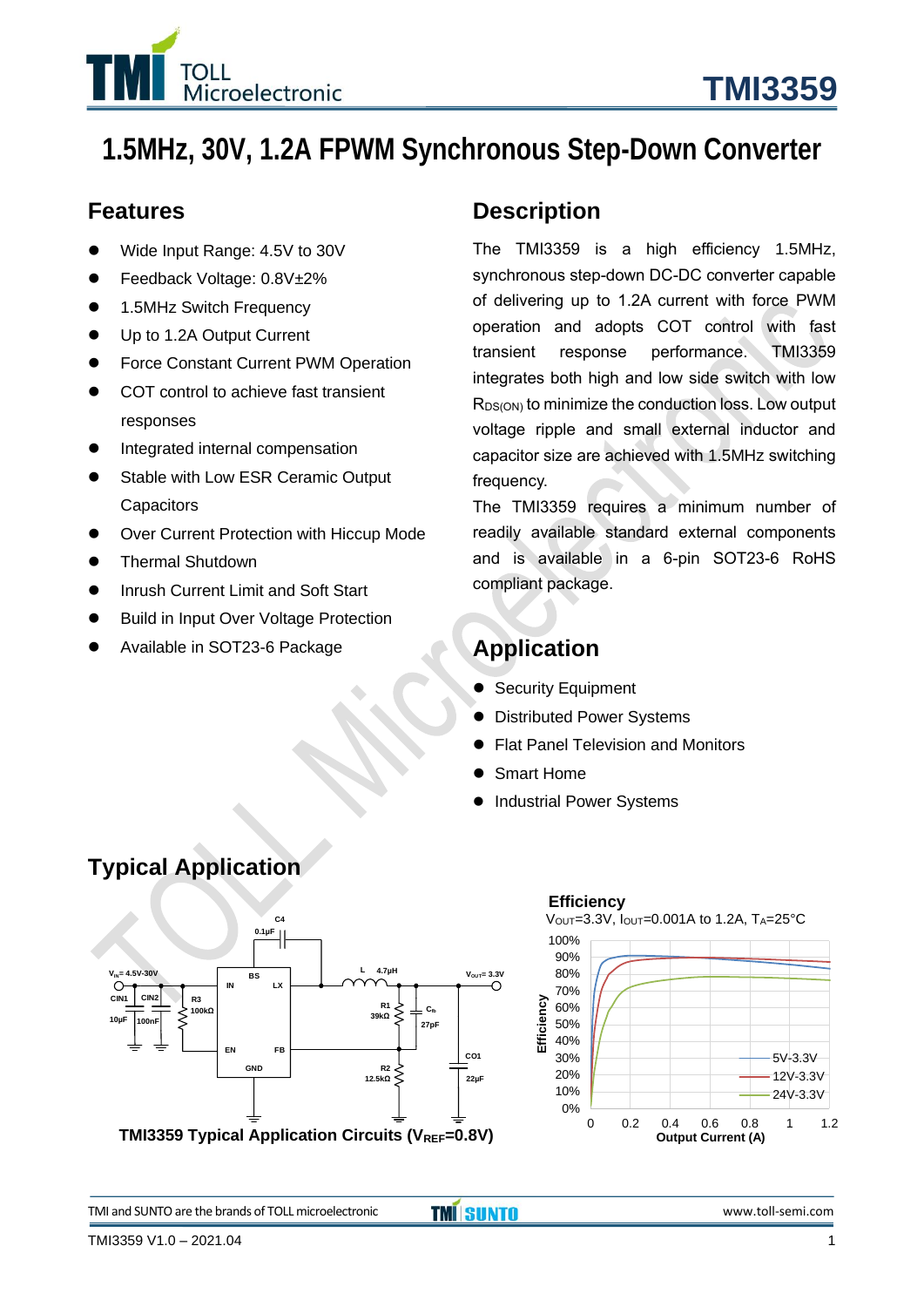

## **Absolute Maximum Ratings (Note 1)**

| <b>Parameter</b>                  | Min    | <b>Max</b>      | <b>Unit</b>     |
|-----------------------------------|--------|-----------------|-----------------|
| Input Supply Voltage              | $-0.3$ | 33              |                 |
| Enable pin, EN                    | $-0.3$ | V <sub>IN</sub> |                 |
| LX Voltages                       | $-0.3$ | 33              |                 |
| LX Voltages (<10ns transient)     | $-3.0$ | 35              |                 |
| FB Voltage                        | $-0.3$ | 6               |                 |
| <b>BS to LX Voltage</b>           | $-0.3$ | 6               |                 |
| Storage Temperature Range         | $-65$  | 150             | $\rm ^{\circ}C$ |
| Junction Temperature (Note2)      |        | 150             | $\rm ^{\circ}C$ |
| <b>Power Dissipation</b>          |        | 1000            | mW              |
| Lead Temperature (Soldering, 10s) |        | 260             | $^{\circ}C$     |

## **Package**



**SOT23-6 Top Marking: TY1AXXX TY1A: Device Code XXX: Inside Code**

## **Order Information**

| <b>Part Number</b> | Package | <b>Top Marking</b> | <b>Quantity/Reel</b> |
|--------------------|---------|--------------------|----------------------|
| TMI3359            | SOT23-6 | TY1AXXX            | 3000                 |

TMI3359 devices are Pb-free and RoHS compliant.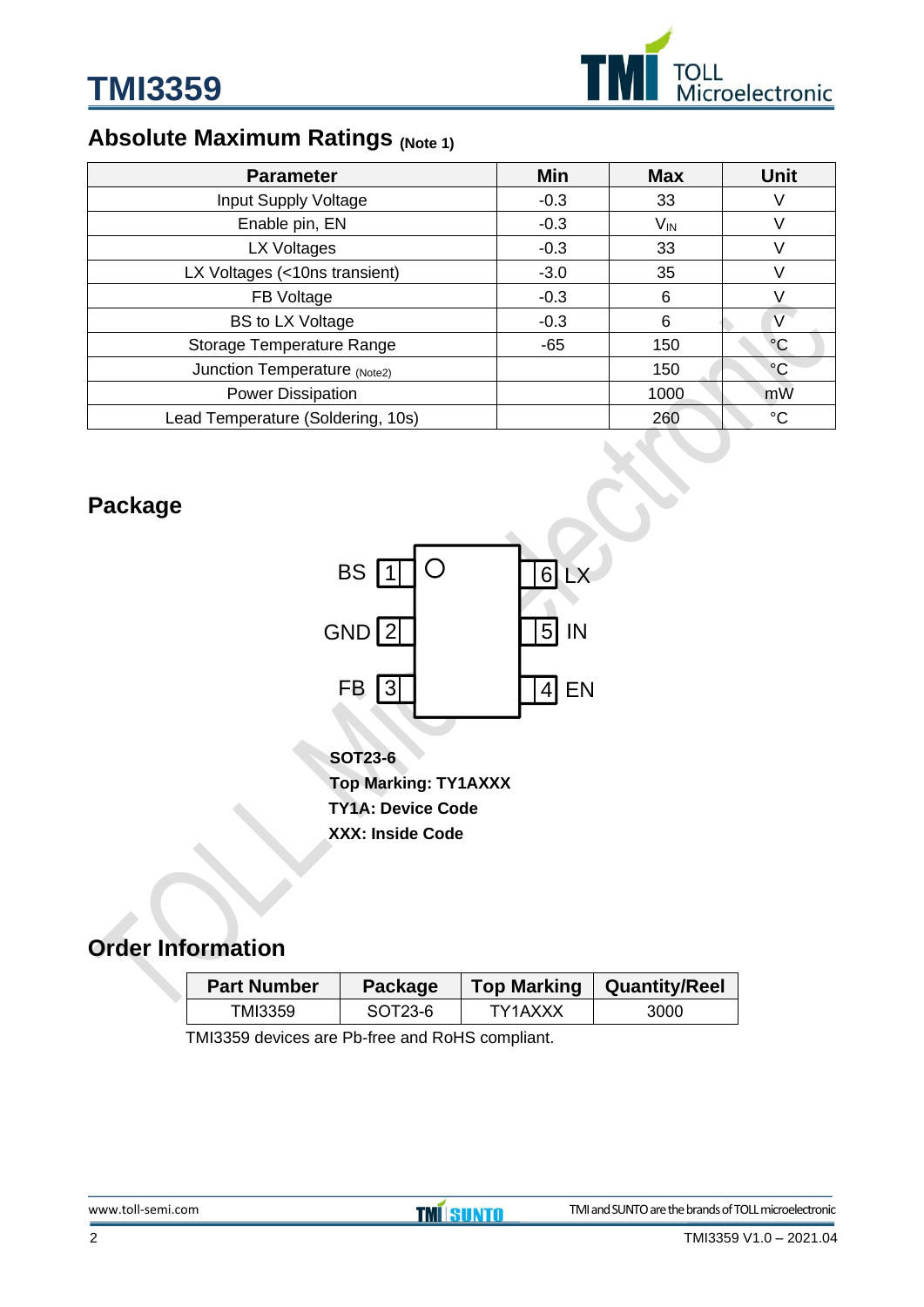

## **Pin Functions**

| <b>Pin</b>     | <b>Name</b> | <b>Function</b>                                                                  |
|----------------|-------------|----------------------------------------------------------------------------------|
|                | <b>BS</b>   | Bootstrap. A capacitor connected between LX and BS pins is required to           |
|                |             | form a floating supply across the high-side switch driver.                       |
| $\mathcal{P}$  | <b>GND</b>  | <b>Ground Pin</b>                                                                |
| <b>FB</b><br>3 |             | Output Voltage feedback input. Connect FB to the center point of the             |
|                |             | external resistor divider.                                                       |
| <b>EN</b><br>4 |             | Drive this pin to a logic-high to enable the IC. Drive to a logic-low to disable |
|                |             | the IC and enter micro-power shutdown mode. Don't floating EN.                   |
| 5              | IN          | Power supply Pin                                                                 |
| 6              | LX          | Switching Pin                                                                    |

## **ESD Rating**

| <b>Items</b>         | <b>Description</b>                 | <b>Value</b> | Unit |
|----------------------|------------------------------------|--------------|------|
| VESD HBM             | Human Body Model for all pins      | ±2000        |      |
| V <sub>ESD</sub> CDM | Charged Device Model for all pins  | ±2000        |      |
| $\cdots$             | $\sim$ $\sim$ $\sim$ $\sim$ $\sim$ |              |      |

JEDEC specification JS-001

## **Recommended Operating Conditions**

| <b>Items</b>  | <b>Description</b>                    | Min | Max | Unit    |
|---------------|---------------------------------------|-----|-----|---------|
| Voltage Range | $\mathsf{I}\mathsf{N}$                | 4.5 | 30  |         |
|               | <b>Operating Junction Temperature</b> | -40 | 125 | $\circ$ |

## **Thermal Resistance (Note3)**

| <b>Items</b>              | <b>Description</b>                       | <b>Value</b> | Unit          |
|---------------------------|------------------------------------------|--------------|---------------|
| $\theta$ JA               | Junction-to-ambient thermal resistance   | 120          | $\degree$ C/W |
| $\bm{\theta}_{\text{JC}}$ | Junction-to-case(top) thermal resistance | 45           | $\degree$ C/W |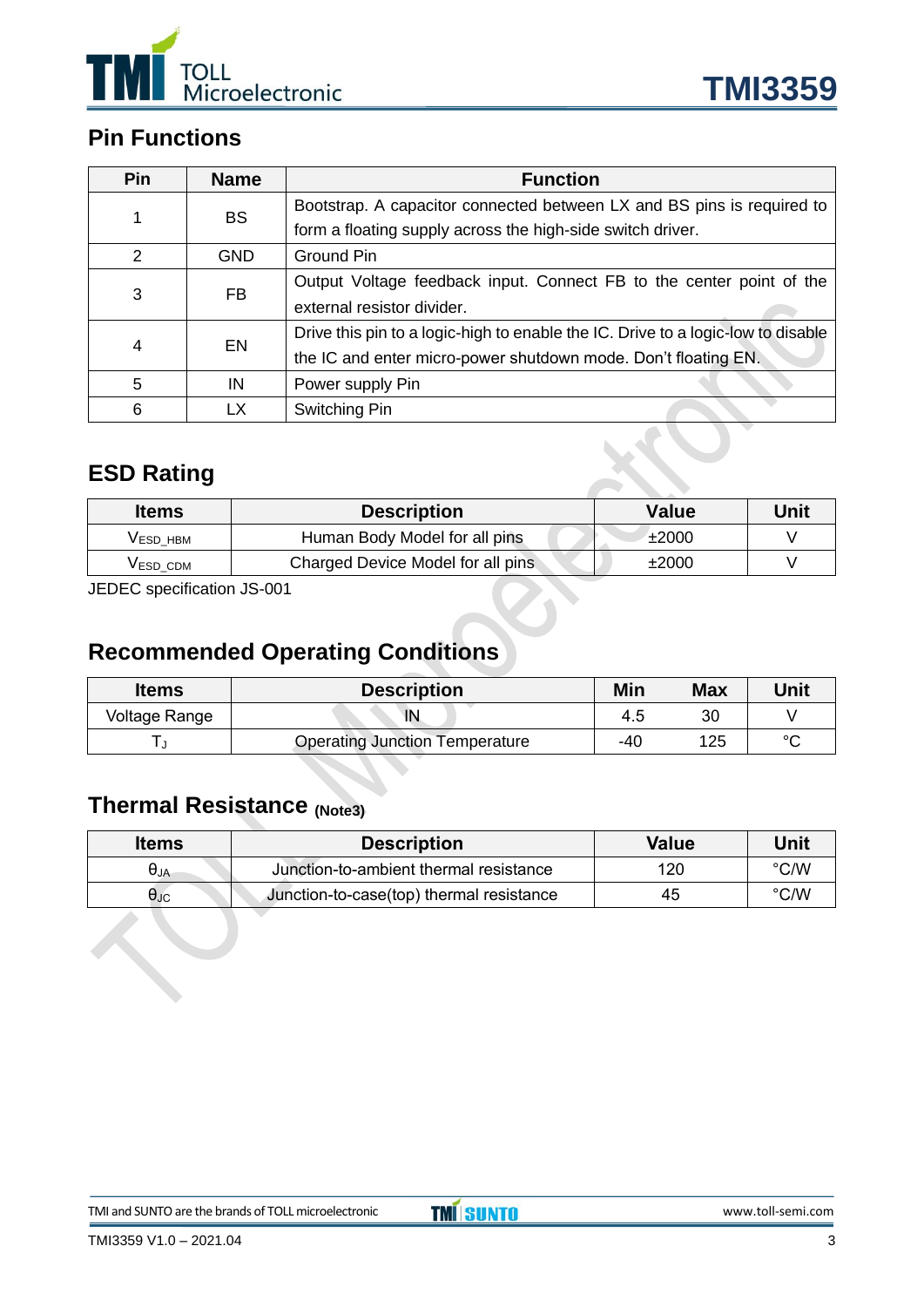

## **Electrical Characteristics**

#### $V_{IN}$ =12V,  $V_{OUT}$ =3.3V,  $T_A$  = 25°C, unless otherwise noted.

| <b>Parameter</b>                     | <b>Conditions</b>                       | Min            | <b>Typ</b> | <b>Max</b>      | <b>Unit</b>  |
|--------------------------------------|-----------------------------------------|----------------|------------|-----------------|--------------|
| Input Voltage Range                  |                                         | 4.5            |            | 30              | V            |
| <b>OVP Threshold</b>                 |                                         |                | 31.5       |                 | V            |
| <b>UVLO Rising Threshold</b>         |                                         |                | 4.3        | 4.5             | V            |
| <b>UVLO Hysteresis</b>               |                                         |                | 0.3        |                 | $\sqrt{}$    |
| Quiescent Current                    | VEN=2V, VFB=VREF X 105%                 |                | 350        | 500             | μA           |
| <b>Standby Current</b>               | V <sub>EN</sub> =2V, Switching, No Load |                | 8          | 14              | mA           |
| <b>Shutdown Current</b>              | V <sub>IN</sub> =12V, EN=0V             |                | 5          | 10 <sup>°</sup> | μA           |
| Regulated Feedback Voltage           | $Ta=25^{\circ}C$                        | 0.784          | 0.8        | 0.816           | $\vee$       |
| FB Input Leakage Current             |                                         | $-0.5$         |            | 0.5             | μA           |
| High-Side Switch On-Resistance       |                                         |                | 250        |                 | $m\Omega$    |
| Low-Side Switch On-Resistance        |                                         |                | 120        |                 | $m\Omega$    |
| High-Side Switch Leakage Current     | VEN=0V, VLX=0V                          | $\overline{1}$ |            | 10              | μA           |
| Switch Current Limit (Note 4)        | Minimum Duty Cycle                      |                | 2.0        |                 | A            |
| <b>Oscillation Frequency</b>         |                                         | 1.2            | 1.5        | 1.8             | <b>MHz</b>   |
| Maximum Duty Cycle                   |                                         |                | 78         |                 | $\%$         |
| Minimum On-Time                      |                                         |                | 100        |                 | ns           |
| Minimum Off-Time                     |                                         |                | 125        |                 | ns           |
| <b>Soft Start Time</b>               |                                         | 0.5            | 0.7        | 1.0             | ms           |
| Hiccup on Time                       |                                         |                | 1          |                 | ms           |
| <b>Hiccup Time Before Restart</b>    |                                         |                | 4.5        |                 | ms           |
| <b>EN Rising Threshold</b>           |                                         | 0.85           | 1.1        | 1.3             | $\vee$       |
| <b>EN Hysteresis</b>                 |                                         |                | 150        |                 | mV           |
| EN Enable Delay Time (Note 4)        |                                         |                | 180        |                 | μs           |
| <b>EN Input Leakage Current</b>      | $V_{EN} = 2V$                           | $-1$           |            | 1               | μA           |
| Thermal Shutdown Threshold (Note 4)  |                                         |                | 165        |                 | $^{\circ}$ C |
| Thermal Shutdown Hysteresis (Note 4) |                                         |                | 15         |                 | $^{\circ}C$  |

**Note 1**: Absolute Maximum Ratings are those values beyond which the life of a device may be impaired. **Note 2:**  $T_J$  is calculated from the ambient temperature  $T_A$  and power dissipation  $P_D$  according to the following formula:  $T_J = T_A + P_D \times \theta_{JA}$ . The maximum allowable continuous power dissipation at any ambient temperature is calculated by  $P_D (MAX) = (T_{J(MAX)} - T_A)/\theta_{JA}$ .

**Note 3**: Measured on JESD51-7, 4-layer PCB.

**Note 4:** Guaranteed by design.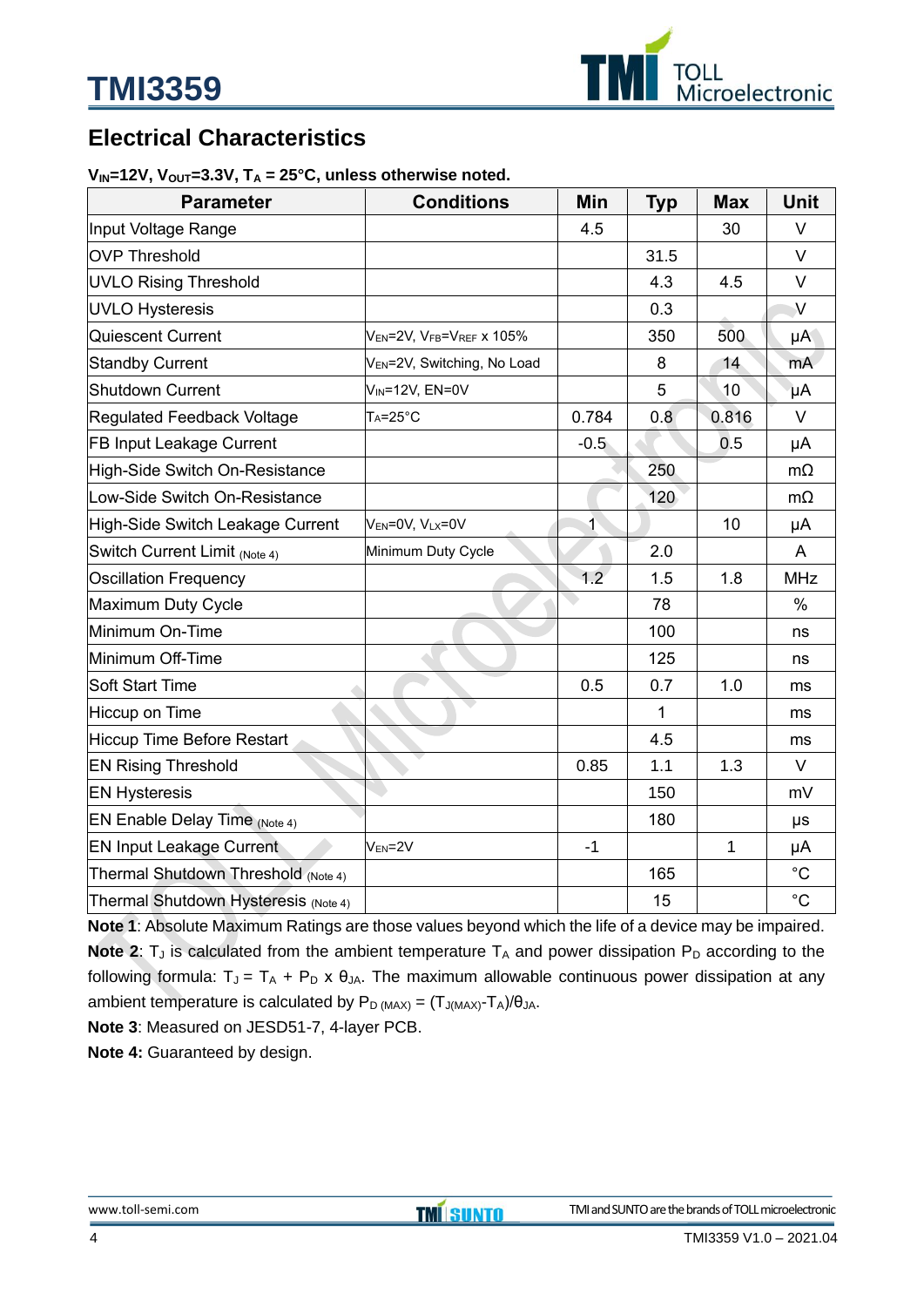

## **Block Diagram**



**Figure 1. TMI3359 Block Diagram**

#### **Operation Description**

#### **Internal Regulator**

The TMI3359 is a synchronous step down DC/DC converter with COT (constant on time) control that provides excellent transient response with no extra external compensation components. This device contains low resistance, high voltage high side power MOSFETs, and operates at 1.5MHz switching frequency and force PWM operating to ensure a compact, high efficiency design with excellent AC and DC performance.

#### **Internal Soft-Start**

The soft-start is implemented to prevent the converter output voltage from overshooting during startup. When the chip starts, the internal circuitry generates a soft-start voltage (SS) ramping up from 0V to  $V_{REF}$ . When it is lower than the internal FB reference ( $V_{REF}$ ), SS overrides REF so the error amplifier uses SS as the reference. When SS is higher than  $V_{REF}$ ,  $V_{REF}$  regains control. The SS time is internally fixed to 0.7ms typically. During the soft start process, TMI3359 operates in PFM condition in order to achieve prebias start up function. After soft start, TMI3359 switches operation condition to force PWM mode in all load range. The force PWM mode provides low output voltage ripples.

#### **Over-Current-Protection and Short Circuits Protection**

The TMI3359 has cycle-by-cycle valley current limit function. When the inductor current value is larger than the current limit during MOSFET on state, the device enters into over current protection mode and MOSFET keeps on state until inductor current drops down to the value equal or lower than the current limit, and then high side MOSFET could turn on again.

TMI and SUNTO are the brands of TOLL microelectronic **TMI** SUNTO **WALL CONTO STANDARY AND SET ASSESS** www.toll-semi.com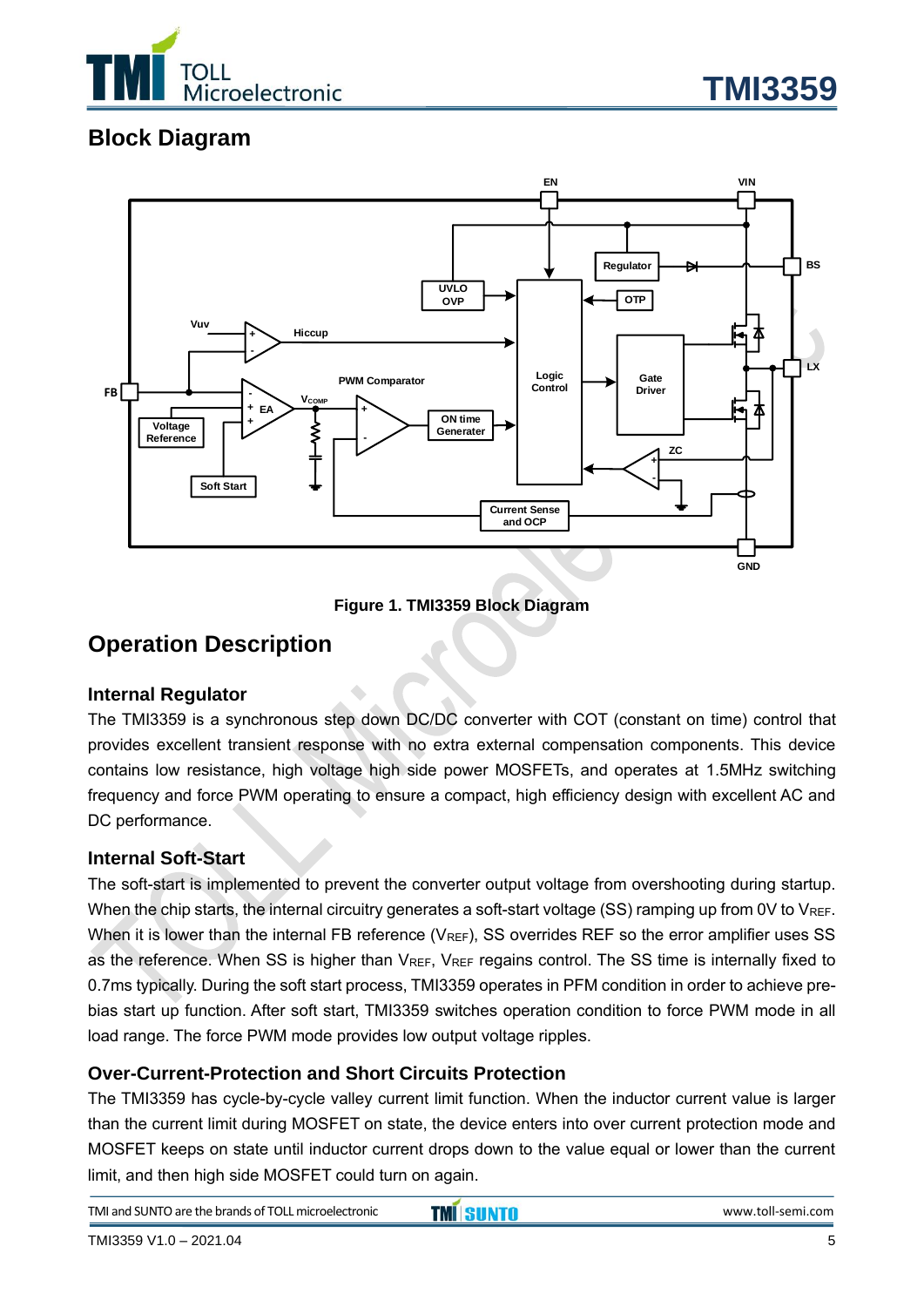# **TMI3359**



If the output is short to GND and the output voltage drop until feedback voltage  $V_{FB}$  is below the output under-voltage  $V_{UV}$  threshold which is typically 50% of  $V_{REF}$ , TMI3359 enters into hiccup mode to periodically disable and restart switching operation. The hiccup mode helps to reduce power dissipation and thermal rise during output short condition. The period of TMI3359 hiccup mode is typically 5.5ms.

#### **Startup and Shutdown**

If both VIN and EN are higher than their appropriate thresholds, the chip starts switching operation. The reference block starts first, generating stable reference voltage and currents, and then the internal regulator is enabled. The regulator provides stable supply for the remaining circuitries. Three events can shut down the chip: EN low, VIN low and thermal shutdown. In the shutdown procedure, the signaling path is first blocked to avoid any fault triggering. The  $V_{\text{COMP}}$  voltage and the internal supply rail are then pulled down. Please do not float EN pin in the application.

## **Application Information**

#### **Setting the Output Voltage**

The external resistor divider is used to set the output voltage (see Typical Application on page 1). Choose R1 to be around 39kΩ for optimal transient response. R2 is then given by:

|     | $V_{\text{OUT}}(V)$   R1 (k $\Omega$ )   R2 (k $\Omega$ )   C <sub>FB</sub> (pF) |      |    | $L(\mu H)$ |
|-----|----------------------------------------------------------------------------------|------|----|------------|
| 12  | 39                                                                               | 2.74 | 27 | 10         |
| 5.  | 39                                                                               | 7.43 | 27 | 4.7        |
| 3.3 | 39                                                                               | 12.5 | 27 |            |



**Figure 2. Feedback Network**

TMI3359 adopts COT control mode with 1.5MHz high switching frequency. The minimum off time of TMI3359 is 100ns, so the minimum duty cycle with 1.5MHz switching frequency is 15%. When the operation duty cycle is lower than 15%, the switching frequency reduce. The recommended operation duty cycle is the range of 10% to 78%.

#### **Selecting the Inductor**

An inductor with a DC current rating of at least 25% percent higher than the maximum load current is recommended for most applications. For highest efficiency, the inductor DC resistance should be as small as possible. For most designs, the inductance value can be derived from the following equation.

$$
L = \frac{V_{out} \times (V_{in} - V_{out})}{V_{in} \times \Delta I_L \times f_{osc}}
$$

Where ΔI<sup>L</sup> is the inductor ripple current. Choose inductor ripple current to be approximately 30% if the maximum load current 1.2A. The maximum inductor peak current is:

$$
I_{L(MAX)} = I_{LOAD} + \frac{\Delta I_L}{2}
$$

Under light load conditions below 100mA, larger inductance is recommended for improved efficiency.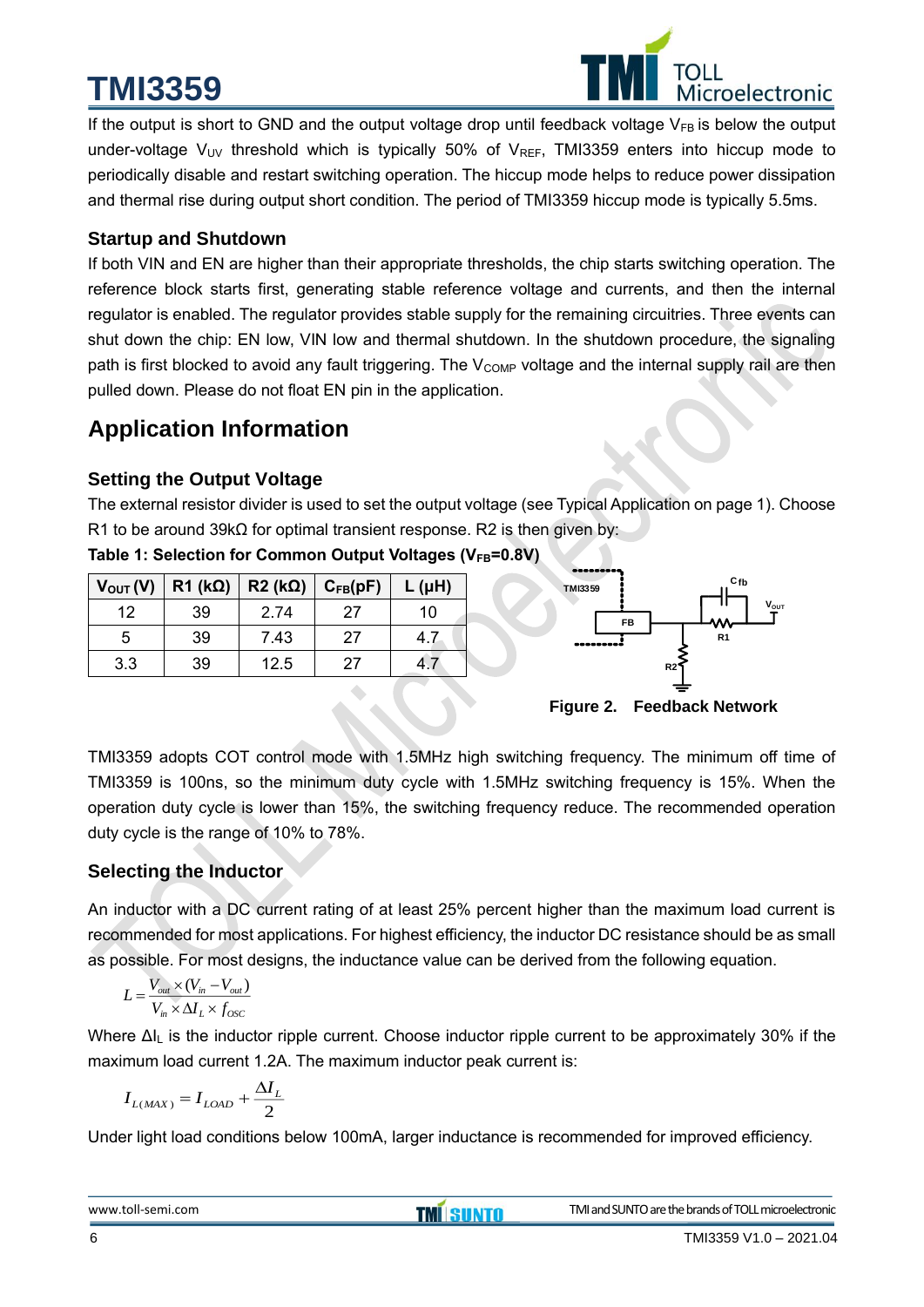# Microelectronic

#### **Selecting the Output Capacitor**

The output capacitor (Co1) is required to maintain the DC output voltage. Ceramic, tantalum, or low ESR electrolytic capacitors are recommended. Low ESR capacitors are preferred to keep the output voltage ripple low. The output voltage ripple can be estimated by:

$$
\Delta V_{OUT} = \frac{V_{OUT}}{f_s \times L} \times \left[1 - \frac{V_{OUT}}{V_{IN}}\right] \times \left[R_{ESR} + \frac{1}{8 \times f_s \times C_2}\right]
$$

Where L is the inductor value and  $R_{ESR}$  is the equivalent series resistance (ESR) value of the output capacitor. In the case of ceramic capacitors, the impedance at the switching frequency is dominated by the capacitance. The output voltage ripple is mainly caused by the capacitance. For simplification, the output voltage ripple can be estimated by:

$$
\Delta V_{OUT} = \frac{V_{OUT}}{8 \times f_s^2 \times L \times C_2} \times \left[1 - \frac{V_{OUT}}{V_{IN}}\right]
$$

In the case of tantalum or electrolytic capacitors, the ESR dominates the impedance at the switching frequency. For simplification, the output ripple can be approximated to:

$$
\Delta V_{OUT} = \frac{V_{OUT}}{f_s \times L} \times \left[1 - \frac{V_{OUT}}{V_{IN}}\right] \times R_{ESR}
$$

The characteristics of the output capacitor also affect the stability of the regulation system. The TMI3359 can be optimized for a wide range of capacitance and ESR values. 22μF or larger output capacitance is recommended for almost application. Because of DC derating of ceramic capacitor, the output capacitor DC voltage rating and package size must be considered in high output voltage application.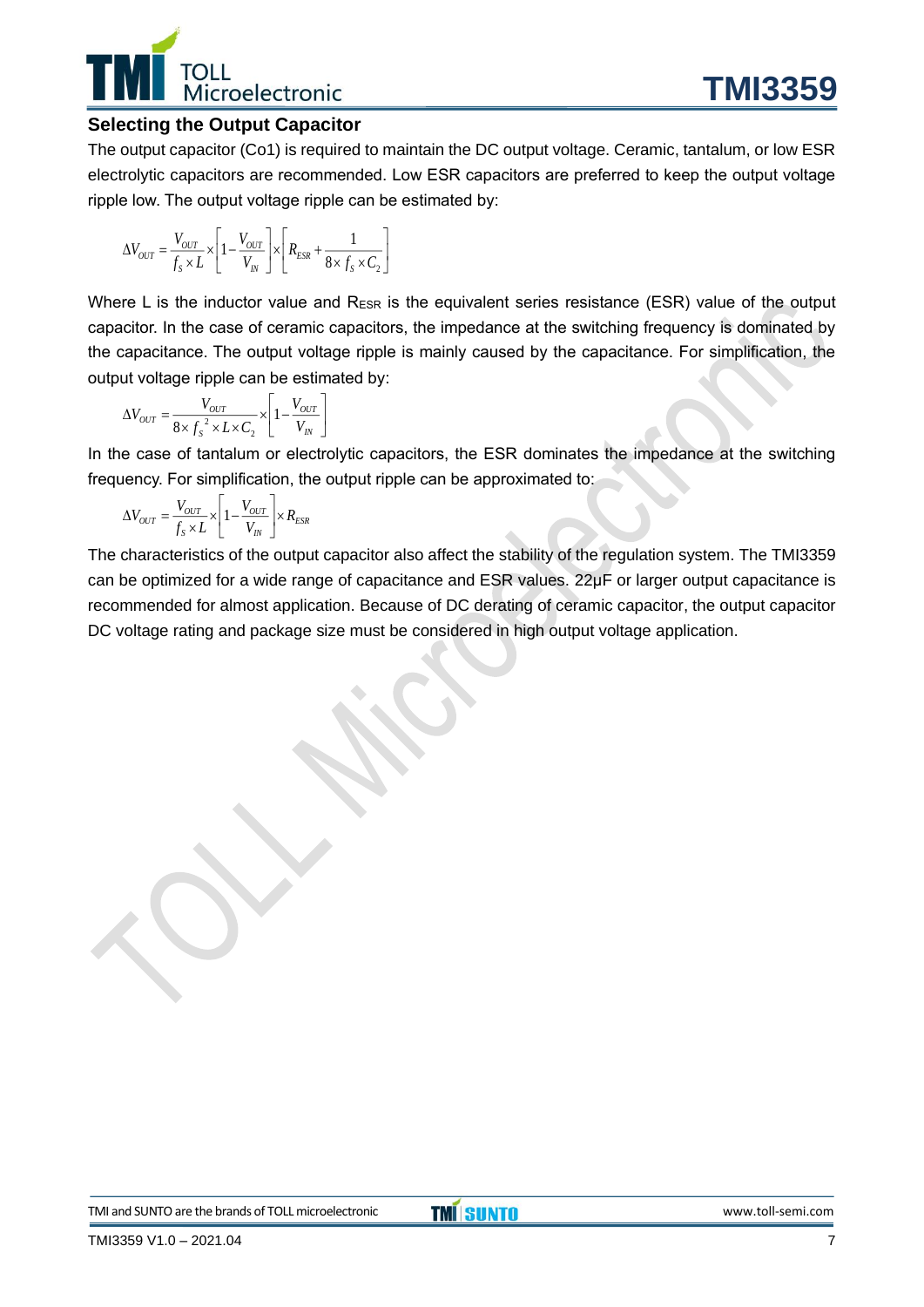

## **Typical Performance Characteristics**

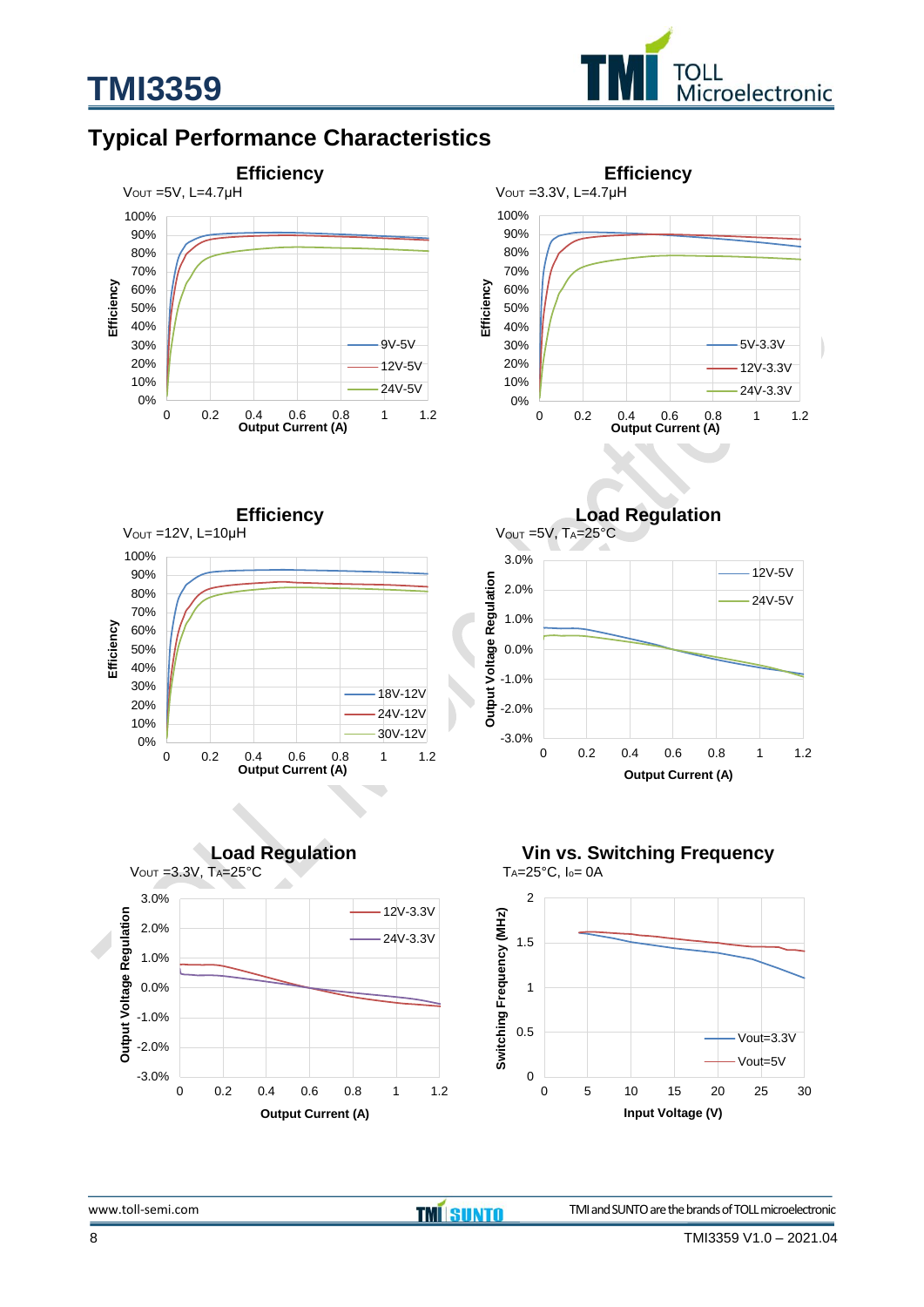

## **Typical Performance Characteristics(continued)**













TMI and SUNTO are the brands of TOLL microelectronic **TMI** SUNTO **WALL CONTO STATE** www.toll-semi.com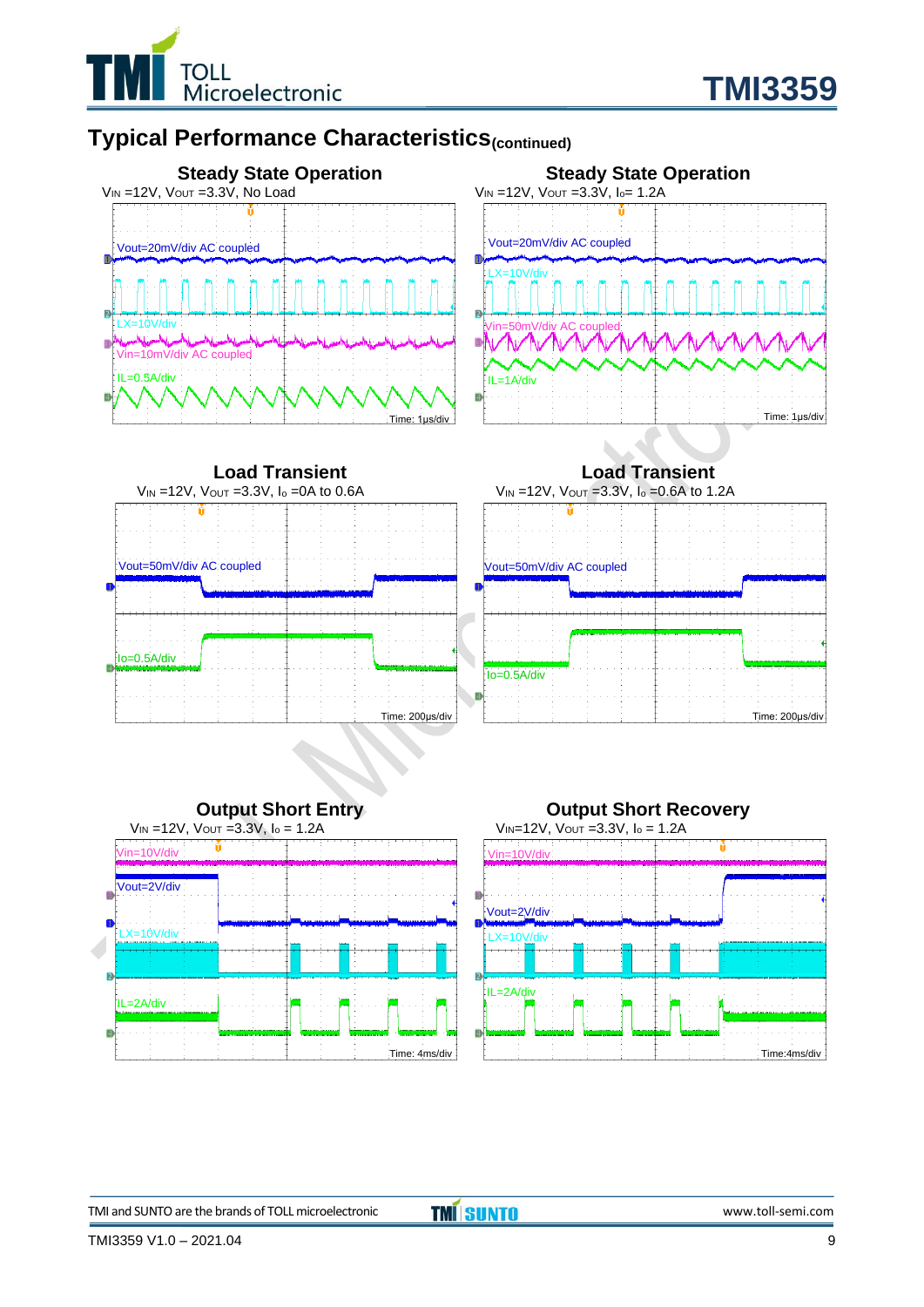

## **Typical Performance Characteristics(continued)**

**TMI3359**





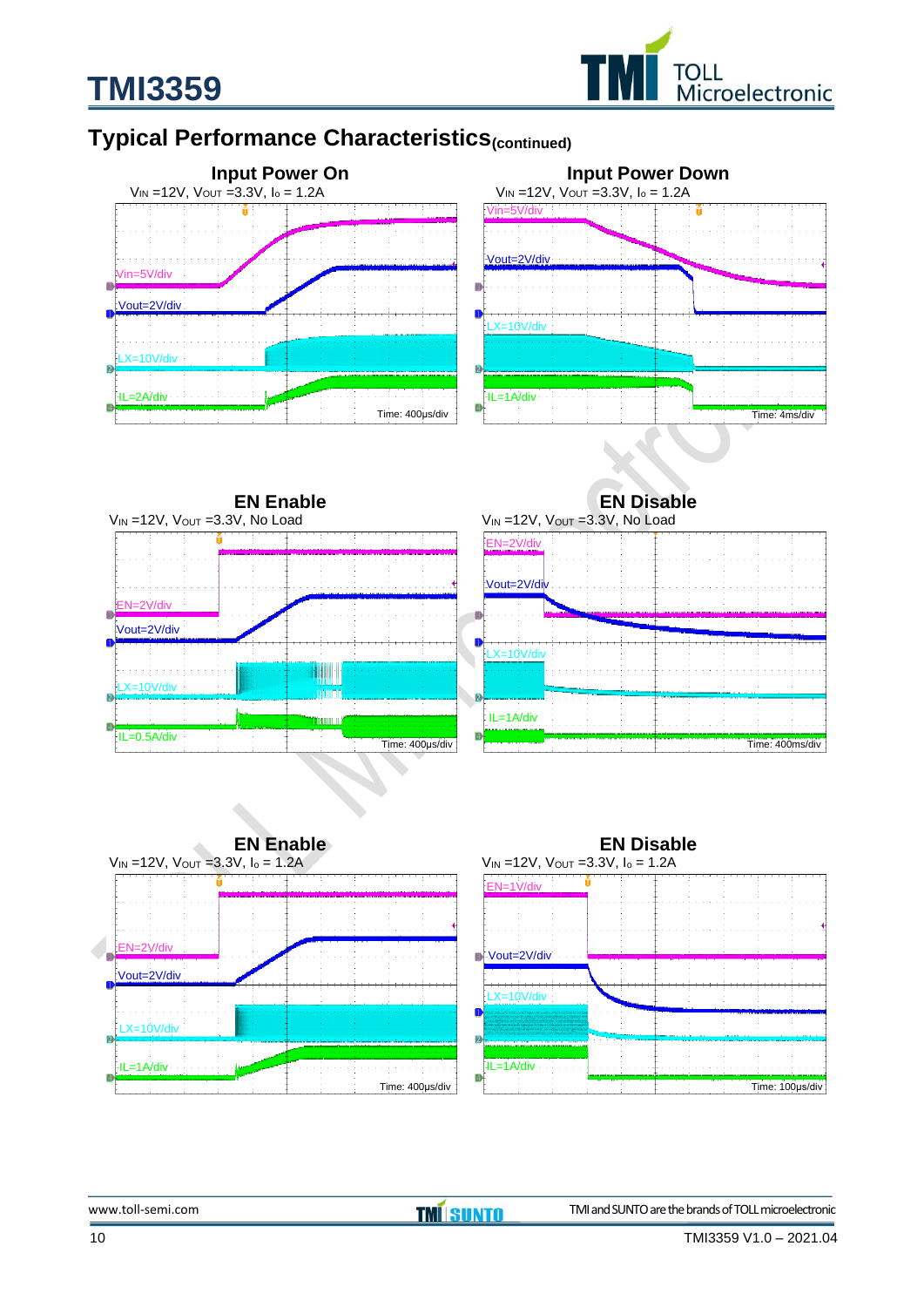



## **Package Information**

## **SOT23-6**



|                |       |                           |       |                |                           |              | Unit: mm    |
|----------------|-------|---------------------------|-------|----------------|---------------------------|--------------|-------------|
| Symbol         |       | Dimensions In Millimeters |       |                | Dimensions In Millimeters |              |             |
|                | Min   | Typ                       | Max   | Symbol         | Min                       | Typ          | Max         |
| A              | 2.80  | 2.90                      | 3.00  | L <sub>3</sub> | 1.800                     | 1.900        | 2.000       |
| B              | 2.60  | 2.80                      | 3.00  | L4             | 0.077                     | 0.127        | 0.177       |
| <b>B1</b>      | 1.50  | 1.60                      | 1.70  | L5             |                           | 0.250        |             |
| C              | ۰     | ٠                         | 1.05  | L6             | ٠                         | 0.600        | ٠           |
| C <sub>1</sub> | 0.60  | 0.80                      | 1.00  | $\theta$       | $0^{\circ}$               |              | $0^{\circ}$ |
| C <sub>2</sub> | 0.35  | 0.40                      | 0.45  | $\theta$ 1     | $10^{\circ}$              | $12^{\circ}$ | $14^\circ$  |
| C <sub>4</sub> | 0.223 | 0.273                     | 0.323 | $\theta$ 2     | $10^{\circ}$              | $12^{\circ}$ | $14^\circ$  |
| K              | 0.000 | 0.075                     | 0.150 | R              |                           | 0.100        | -           |
| L              | 0.325 | 0.400                     | 0.475 | R <sub>1</sub> | ۰                         | 0.100        | -           |
| L1             | 0.325 | 0.450                     | 0.550 | R <sub>2</sub> |                           | 0.100        |             |
| L2             | 0.850 | 0.950                     | 1.050 |                |                           |              |             |

TMI and SUNTO are the brands of TOLL microelectronic **TMI SUNTO** www.toll-semi.com